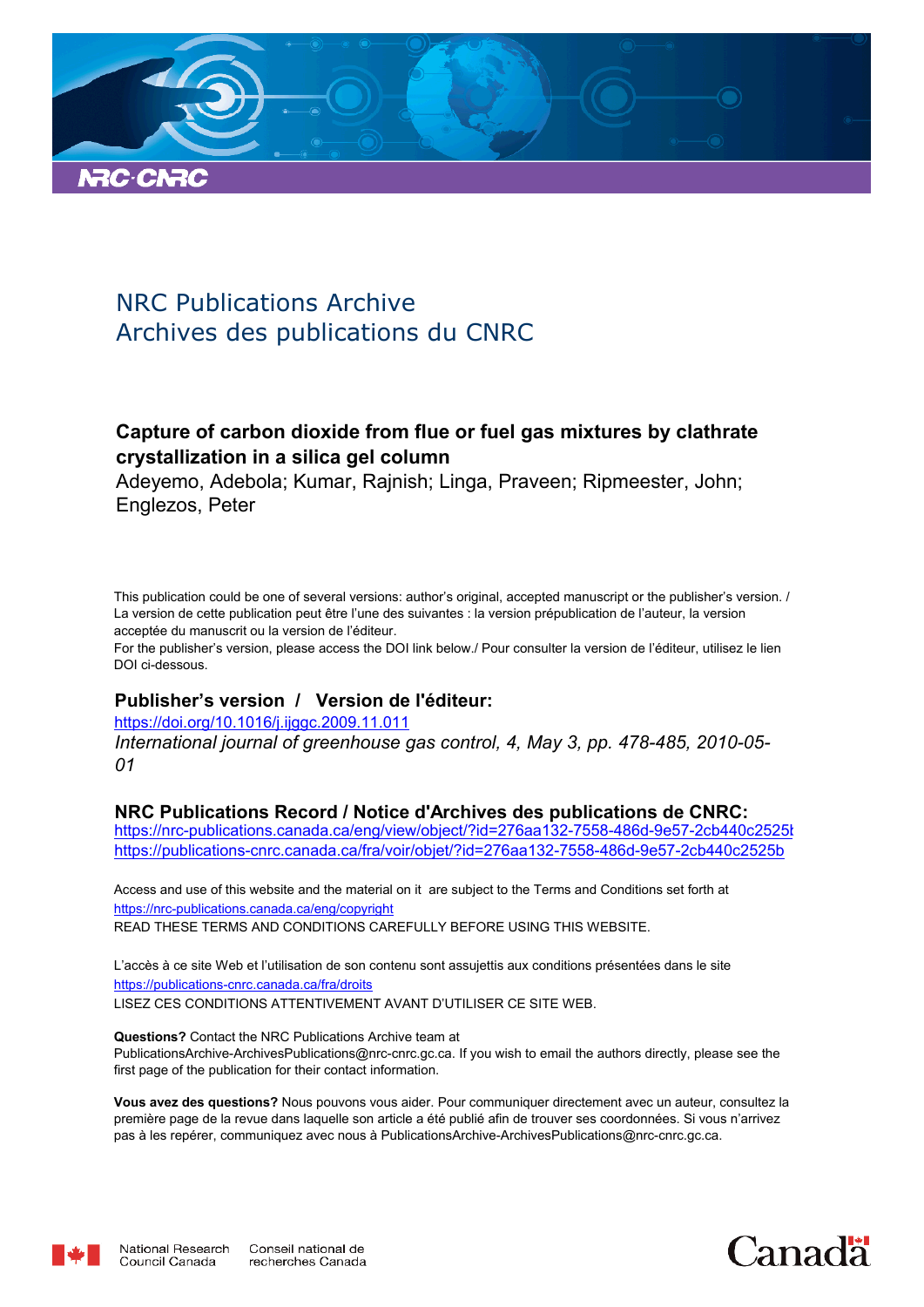International Journal of Greenhouse Gas Control xxx (2009) xxx–xxx



Contents lists available at [ScienceDirect](http://www.sciencedirect.com/science/journal/17505836)

# International Journal of Greenhouse Gas Control



journal homepage: www.elsevier.com/locate/ijggc

# Capture of carbon dioxide from flue or fuel gas mixtures by clathrate crystallization in a silica gel column

Adebola Adeyemo <sup>a,b</sup>, Rajnish Kumar <sup>a,b</sup>, Praveen Linga <sup>a</sup>, John Ripmeester <sup>b</sup>, Peter Englezos <sup>a,</sup>\*

<sup>a</sup>*Department of Chemical and Biological Engineering, University of British Columbia, 2360 East Mall, Vancouver, BC, Canada V6T 1Z3* b *Steacie Institute for Molecular Sciences, National Research Council Canada, Ottawa, ON, Canada K1A 0R6*

#### ARTICLE INFO

*Article history:* Received 22 July 2009 Received in revised form 1 October 2009 Accepted 22 November 2009

*Keywords:* Gas hydrate Silica gel Carbon dioxide capture Flue gas Hydrogen Gas separation

#### ABSTRACT

A column of silica gel was employed to contact water with flue gas  $(CO_2/N_2)$  mixture to assess if  $CO_2$  can be separated by hydrate crystallization. Three different silica gels were used. One with a pore size of 30 nm (particle size 40–75  $\mu$ m) and two with a pore size of 100 nm and particle sizes of 40–75 and 75– 200  $\mu$ m respectively. The observed trends indicate that larger pores and particle size increase the gas consumption,  $CO<sub>2</sub>$  recovery, separation factor and water conversion to hydrate. Thus, the gel (gel #3) with the larger particle size and larger pore size was chosen to carry out experiments with concentrated  $CO<sub>2</sub>$  mixtures and for experiments in the presence of tetrahydrofuran (THF), which itself is a hydrate forming substance. Addition of THF reduces the operating pressure in the crystallizer but it also reduces the gas uptake. Gel #3 was also used in experiments with a fuel gas  $(CO<sub>2</sub>/H<sub>2</sub>)$  mixture in order to recover  $CO<sub>2</sub>$  and H<sub>2</sub>. It was found that the gel column performs as well as a stirred reactor in separating the gas components from both flue gas and fuel gas mixtures. However, the crystallization rate and hydrate yield are considerably enhanced in the former. Finally the need for stirring is eliminated with the gel column which is enormously beneficial economically.

 $@$  2009 Elsevier Ltd. All rights reserved.

#### 1. Introduction

Capture of  $CO<sub>2</sub>$  from power plant flue gases from conventional power plants or from fuel gases from gasification plants is a technological application of gas hydrates under consideration ([Aaron and Tsouris, 2005; Kang and Lee, 2000; Klara and](#page-7-0) [Srivastava, 2002; Kumar et al., 2009; Linga et al., 2008, 2007a;](#page-7-0) [Seo et al., 2005\)](#page-7-0). Post-combustion  $CO<sub>2</sub>$  capture involves separation of  $CO<sub>2</sub>$  from the flue gas mixture emitted from a power plant. A typical pretreated flue gas contains  $15-20$  mol% CO<sub>2</sub>,  $5-9%$  O<sub>2</sub>, and the rest  $N_2$ . A process combining three hydrate crystallization stages and a membrane separation stage has been proposed for the capture of carbon dioxide from such mixtures ([Linga et al., 2008,](#page-7-0) [2007a\)](#page-7-0). On the other hand pre-combustion capture involves separation of carbon dioxide from a carbon dioxide/hydrogen mixture ([Herzog and Drake, 1996; Klara and Srivastava, 2002](#page-7-0)). A typical fuel gas mixture is a mixture of predominantly  $H_2$ ( $\sim$ 60 mol%) and CO<sub>2</sub> ( $\sim$ 40 mol%) ([Booras and Smelser, 1991;](#page-7-0) [Hendriks et al., 1991\)](#page-7-0) coming out from an integrated gasification combined cycle (IGCC) at a pressure of 2.5–7 MPa [\(IPCC, 2005](#page-7-0)). This fuel gas mixture is pretreated for removal of particulate matter and  $H<sub>2</sub>S$ .

The above proposed processes were based on laboratory-scale data employing stirred vessels as crystallizers. Agglomeration of hydrate crystals creates barriers to efficient gas/water contacting in such crystallizers and as a result the rate of crystallization decreases and the conversion of water and gas to hydrate is limited ([Englezos, 1996; Lee et al., 2005; Linga et al., 2007b\)](#page-7-0). For example, a 4% conversion at the onset of agglomeration has been reported ([Englezos, 1996\)](#page-7-0). There is an ongoing effort to improve the performance of these crystallizers that will enable the continuous and efficient hydrate crystallization for  $CO<sub>2</sub>$  capture, natural gas storage and transport and other gas separation applications like separation of HFC-134a ([Nagata et al., 2009\)](#page-8-0). [Mori \(2003\)](#page-8-0) reviewed and discussed the various hydrate formation vessels and their limitations. For example, other arrangements such as bubbles dispersed in water or water droplets injected into a gas atmosphere have been proposed ([Gudmundsson et al., 2000;](#page-7-0) [McCallum et al., 2007; Ohmura et al., 2002; Tsuji et al., 2004\)](#page-7-0). Tsouris and co-workers have presented novel and efficient crystallizers in the context of  $CO<sub>2</sub>$  sequestration work ([Lee et al.,](#page-7-0) [2003; Tsouris et al., 2004, 2007; West et al., 2001\)](#page-7-0). In addition, it has also been reported that when hydrate is formed from ice, temperature ramping enhances the conversion [\(Susilo et al.,](#page-8-0) [2007b; Wang et al., 2002](#page-8-0)).

Another method to overcome the gas/water contact limitation is to contact the gas phase with water dispersed in the pores of silica gel and have the hydrate formed within the pores ([Adeyemo,](#page-7-0)

Corresponding author. Tel.: +1 604 822 6184; fax: +1 604 822 6003. *E-mail address:* [englezos@interchange.ubc.ca](mailto:englezos@interchange.ubc.ca) (P. Englezos).

<sup>1750-5836/\$ -</sup> see front matter @ 2009 Elsevier Ltd. All rights reserved. doi:[10.1016/j.ijggc.2009.11.011](http://dx.doi.org/10.1016/j.ijggc.2009.11.011)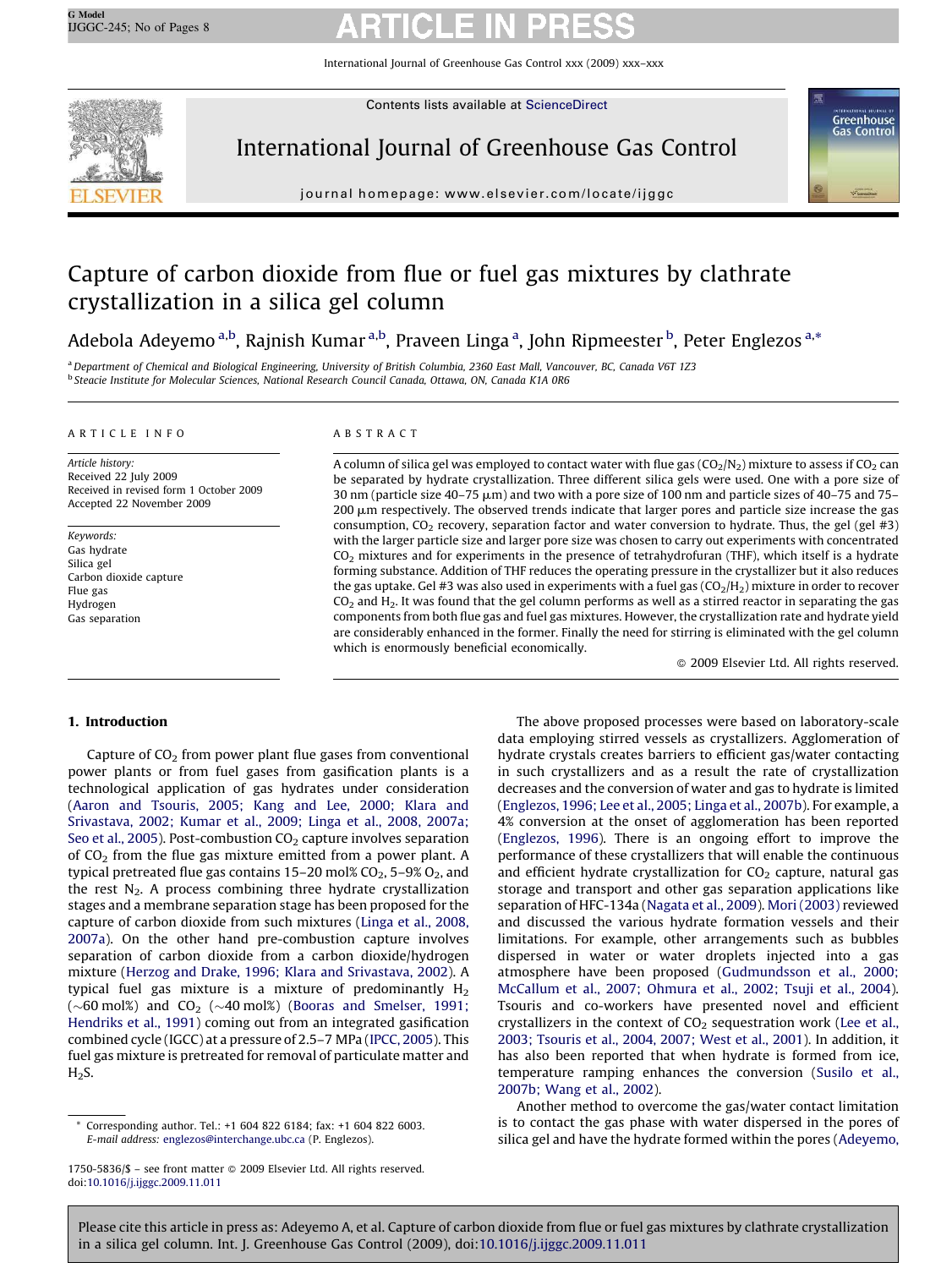[2008; Kang et al., 2008; Park et al., 2006; Seo et al., 2005](#page-7-0)). Porous materials such as silica gel possess high internal surface area per volume. An additional benefit of using porous materials compared to stirred vessels is that there is no need for power consumption due to stirring. Thus, the objective of the present study is to investigate the effectiveness of the silica gel bed for the separation of CO<sub>2</sub> from CO<sub>2</sub>/N<sub>2</sub> (flue gas) and CO<sub>2</sub>/H<sub>2</sub> (fuel gas) mixtures through hydrate crystallization.

### 2. Experimental

### *2.1. Materials*

The gas mixtures were ultra high purity (UHP) grade and supplied by Praxair Technology Inc. The dry molar (%) gas compositions of the binary gas mixtures were determined by gas chromatography and are as follows:  $CO_2$  (17.0)/N<sub>2</sub> (83.0) for the model flue gas and  $CO<sub>2</sub>$  (40.0)/H<sub>2</sub> (60%) for the model fuel gas mixture. Since  $N_2$  and  $O_2$  form hydrate at approximately the same pressure/temperature conditions, the above  $CO<sub>2</sub>/N<sub>2</sub>$  mixture is considered a suitable model flue gas [\(Kang and Lee, 2000; Linga](#page-7-0) [et al., 2007a\)](#page-7-0). THF was supplied by Fisher Scientific with 99% purity. Distilled and deionized water was used. Three gels from Silicycle (Canada) were used. Table 1 summarizes the properties of all the three gels used in this work. A Micromeritics ASAP 2010 pore size analyzer was used to confirm the properties of the gels. Pore volume was determined based on BET analysis.

#### *2.2. Apparatus*

The apparatus is shown in [Fig. 1](#page-3-0). The hydrate crystallizer or reactor (HR) is made of stainless steel (316) with an internal volume of 227 cm<sup>3</sup>. HR has a coiled copper tubing inside through which cooling fluid is circulated to remove heat evolving from hydrate formation. Four T-type thermocouples (Omega) are used to monitor temperature in the gelmatrix. A pressure gauge (Dwyer digital, DPG-100) is connected to the reactor. Hydrate formation experiments are conducted in a semi-batch manner at constant pressure and temperature. The gas from vessel (SV) is supplied continuously at constant pressure to the reactor containing a fixed amount of water. The supply vessel and the reactor are located inside the temperature controlled water bath (WB). A BROOKS 5860S/BC (accuracy  $\pm 0.7\%$  of flow rate) mass flow meter (FM1) is used to measure the quantity of gas supplied to the reactor. A second flow meter (FM2) is used to measure the quantity of gas released from hydrate during decomposition.

#### *2.3. Experimental procedure and operating conditions*

The procedure for gel preparation was as follows. Each gel was first dried at 373 K for 24 h and then weighed to determine the dry weight silica. Water equal to the pore volume of the silica gel was then added to the dried silica to obtain pore saturated silica gel. Pore volume was determined based on BET analysis. Accordingly, 35 ml of water was added to saturate the gel pore with water. The gel was then placed in a Geneq centrifuge and spun at 3000 rpm for 3 min to aid the dispersion of water. From visual observation and thermo-gravimetric analysis of various samples, it was found that water was evenly dispersed in the silica gel ([Adeyemo, 2008](#page-7-0)).

The reactor was now charged with  $\sim$ 100 cm<sup>3</sup> of silica gel saturated with water. Prior to commencing the kinetic experiment, two cycles of hydrate formation and decomposition were carried out. This ensured that the water in the gel matrix exhibited the 'memory' effect that is generally accepted to shorten induction times ([Lee et al., 2005; Uchida et al., 2000\)](#page-7-0). The reactor was then pressurized to the desired pressure. As hydrate formation proceeds causing a pressure drop in the reactor, gas flows from the supply

| Table 1 |                       |
|---------|-----------------------|
|         | Silica gel properties |

| Silica gel<br>type | Particle size<br>distribution<br>$(\mu m)$ | Pore<br>diameter<br>(nm) | Pore<br>volume<br>(ml/g) | Surface<br>area<br>$(m^2/g)$ |
|--------------------|--------------------------------------------|--------------------------|--------------------------|------------------------------|
| #1<br>#2           | $45 - 75$<br>$45 - 75$                     | 30.0<br>100.0            | 0.81<br>0.81             | 100<br>50                    |
| #3                 | $75 - 200$                                 | 100.0                    | 0.83                     | 50                           |

vessel to maintain the constant pressure in the reactor. Each experiment was run for 4 h after which final gas and hydrate phase compositions were determined. Gas samples (300  $\mu$ L) were taken every 30 min for analysis with the Gas Chromatography (GC).

For a 17%  $CO<sub>2</sub>/N<sub>2</sub>$  mixture, equilibrium formation pressure of  $\sim$ 6.0 MPa at 271.3 K was reported for 30 nm silica gel pore size by [Seo et al. \(2005\)](#page-8-0). Based on these results, experiments were designed to run at 272.15 K, with operating pressures of 8.0 and 9.0 MPa respectively. Analysis with a differential scanning calorimeter indicated that the water confined in silica gel pores exhibited freezing point depression and thus remained in the liquid state at 272.15 K ([Adeyemo, 2008\)](#page-7-0). The experiments with THF and the  $17\%$  CO<sub>2</sub> flue gas were carried out at 5 MPa and 272.1 K. The experiments with the  $CO<sub>2</sub>/H<sub>2</sub>$  mixture and the  $CO<sub>2</sub>/H<sub>2</sub>/$ THF (1 mol%) system were conducted at 7.0 and 5.0 MPa respectively.

At the end of hydrate formation (240 min), hydrate was dissociated by isolating the reactor from the supply vessel, and then depressurizing to atmospheric pressure and allowing the gas evolved from the hydrate to be collected in the reservoir (DG). GC was then used to determine the composition of the evolved gas.

#### *2.4. Conversion of water to hydrate*

Conversion of water to hydrate is determined by using the following equation:

$$
Conversion\, of\, water\, to\, hydrates\, (mol\%)
$$

$$
=\frac{\Delta n_{\text{H},\perp} \times \text{hydration number}}{n_{\text{H}_2\text{O}}} \times 100\tag{1}
$$

where  $\Delta n_{\text{H,i}}$  is the number of moles of gas consumed for hydrate formation at the end of the experiment determined from the gas uptake and  $n_{\text{H}_2O}$  is the total number of moles of water in the system. The hydration number is the number of water molecules per guest molecule. It can be determined experimentally by simultaneously using powder X-ray diffraction and Raman spectroscopy on solid hydrate phase [\(Kumar et al., 2009; Kumar et al., 2008; Sum et al.,](#page-7-0) [1997; Susilo et al., 2007a; Uchida et al., 1999; Udachin et al., 2007,](#page-7-0) [2001\)](#page-7-0) or by solid state NMR spectroscopy ([Davidson et al., 1983;](#page-7-0) [Ripmeester and Ratcliffe, 1988\)](#page-7-0).

In the presence of THF, the conversion of water to hydrate is determined by the next equation

Conversion of water to hydrates  $(mod\%)$ 

$$
=\frac{(\Delta n_{\text{H},\downarrow} + \Delta n_{\text{THF}}) \times \text{hydration number}}{n_{\text{H}_2\text{O}}} \times 100
$$
 (2)

where,  $\Delta n_{\text{THF}}$  is the number of moles of THF consumed for hydrate formation at the end of the experiment.  $\Delta n_{\text{THF}}$  is calculated based on the occupancy ratio for sII and the hydration number as follows:

 $\Delta n_{\text{THF}} =$  hydration number

$$
\times \frac{(number of large cages/number of small cages)}{hydration number for full occupancy} \tag{3}
$$

The hydration numbers used in the above equations are given in [Table 2.](#page-3-0)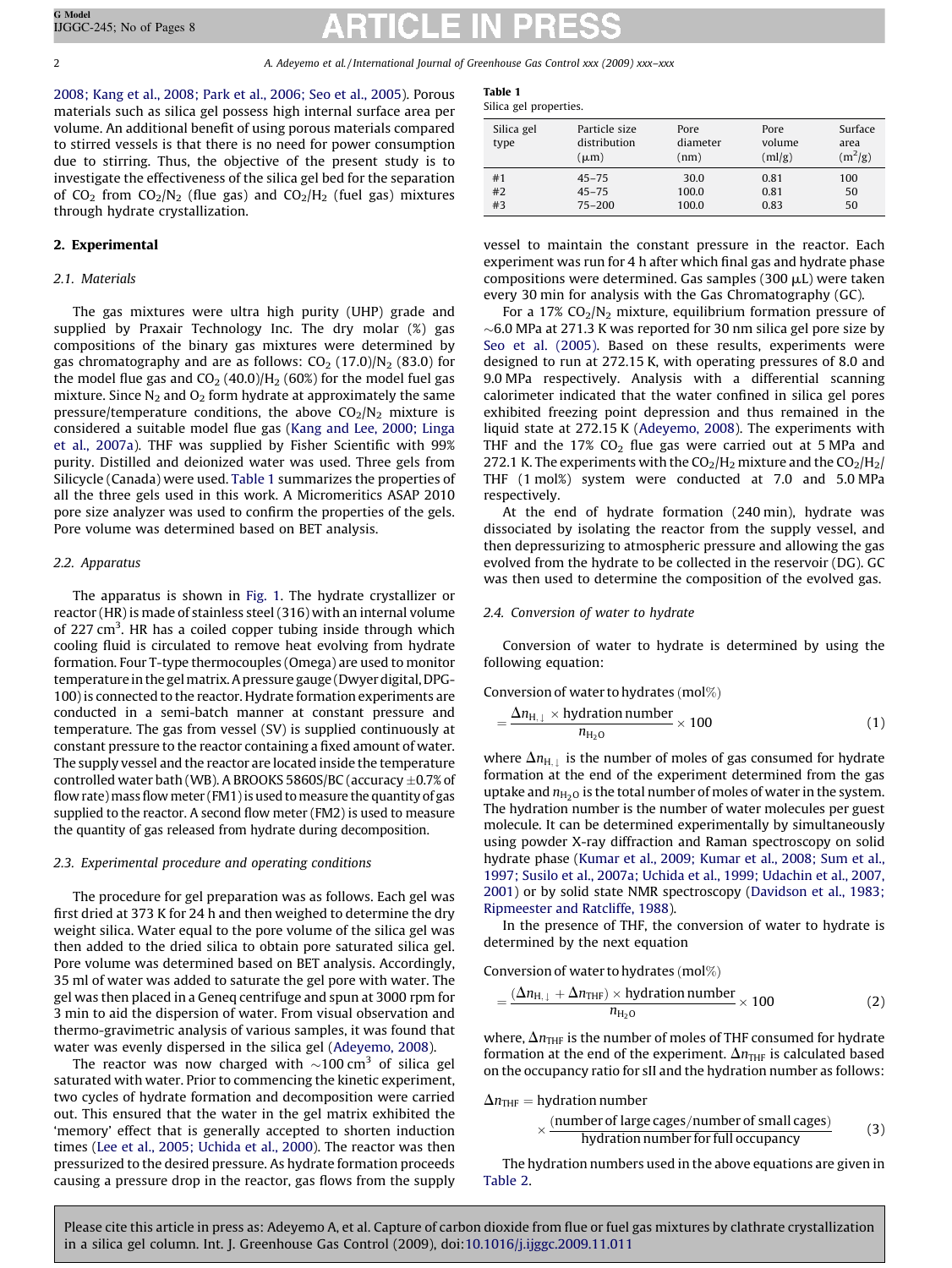<span id="page-3-0"></span>

Fig. 1. Apparatus.

#### *2.5. CO<sup>2</sup> recovery and efficiency*

The  $CO<sub>2</sub>$  *recovery or split fraction* (S.Fr.) of  $CO<sub>2</sub>$  in gaseous and hydrate phase is calculated as follows ([Linga et al., 2007a](#page-8-0))

$$
\text{S.Fr.} = \frac{n_{\text{CO}_2}^{\text{H}}}{n_{\text{CO}_2}^{\text{Feed}}} \tag{4}
$$

 $n_{\text{CO}_2}^{\text{H}}$  is the number of moles of CO<sub>2</sub> in hydrate phase at the end of  $t$  he experiment. In addition, the separation factor (S.F.) is determined from the following equation ([Linga et al., 2007a\)](#page-8-0):  $\overline{\mathsf{S}}$ *n* H  $CO<sub>2</sub>$  *n* gas  $_{\rm N_2}$ 

$$
F = \frac{n_{\text{CO}_2}^2 \times n_{\text{N}_2}^2}{n_{\text{N}_2}^{\text{H}} \times n_{\text{CO}_2}^{\text{gas}}}
$$
(5)

where  $n_{CO_2}^{\text{feed}}$  is defined as number of moles of  $CO_2$  in feed gas and

where  $n_{CO_2}^{gas}$  is the number of moles of  $CO_2$  in the gas phase at the end of the kinetic experiment,  $n_{N_2}^{gas}$  is the number of moles of N<sub>2</sub> in the gas phase at the end of the kinetic experiment and  $n_{N_2}^H$  is the number of moles of  $N_2$  in the hydrate phase.

### 3. Results and discussion

#### *3.1. Post-combustion capture*

#### *3.1.1. Gas uptake and phase composition measurements*

The progress of the hydrate crystallization process is monitored by determining the mass of gas consumed during a kinetic experiment. This is known as the gas uptake [\(Bishnoi and](#page-7-0) [Natarajan, 1996](#page-7-0)). [Fig. 2](#page-4-0) shows the gas uptake at 8 and 9 MPa respectively and a 30 nm silica gel is used in the column (gel #1). As expected a higher gas consumption indicating increased hydrate formation is observed at 9 MPa compared to 8 MPa. It is also seen that, the gas consumption for the experiment conducted at 8.0 MPa for gel #1 slows down towards a plateau. Therefore, it was decided that the duration of the experiments be 240 min. The gas phase composition was analyzed during the kinetic experiment at different times, the  $CO<sub>2</sub>$  composition is given in [Table 3.](#page-4-0) The  $CO<sub>2</sub>$  concentration in the gas phase was found to reduce from 17% to 14.9% and 14.70% for the 8 and 9 MPa experiments respectively conducted for the 30 nm silica gel [\(Table 3](#page-4-0)).

[Fig. 3](#page-4-0) shows the gas uptake results for the 100 nm gel (gel #2) at 8 and 9 MPa respectively. A similar trend of increased hydrate formation at 9 MPa compared to 8 MPa can be seen for gel #2. It is

### Table 2

Summary of experiments conditions along with the calculated conversion of water to hydrates.

| System                                            | Exp. No.                              | Gel | $P_{\rm exp}$ (MPa) | $T_{\rm exp}$ (K) | End of experiment |        |                   |                                          |
|---------------------------------------------------|---------------------------------------|-----|---------------------|-------------------|-------------------|--------|-------------------|------------------------------------------|
|                                                   |                                       |     |                     |                   | Time (min)        | Moles  | Hydration number  | Conversion of water<br>to hydrate $(\%)$ |
| $CO2$ (17.0%)/N <sub>2</sub> (83.0%)/water        | $\mathbf{1}$                          | #1  | 9.0                 | 272.15            | 240.0             | 0.0453 | 6.28 <sup>a</sup> | 14.65                                    |
|                                                   |                                       |     | 9.0                 | 272.15            | 240.0             | 0.0453 |                   | 14.64                                    |
|                                                   | $\begin{array}{c} 2 \\ 3 \end{array}$ |     | 8.0                 | 272.15            | 240.0             | 0.0181 |                   | 5.84                                     |
|                                                   | $\overline{4}$                        | #2  | 9.0                 | 272.15            | 240.0             | 0.1261 |                   | 40.72                                    |
|                                                   | $\sqrt{5}$                            |     | 8.0                 | 272.15            | 240.0             | 0.0932 |                   | 30.09                                    |
|                                                   | $\,6\,$                               | #3  | 9.0                 | 272.15            | 240.0             | 0.1377 |                   | 44.48                                    |
|                                                   | $\overline{7}$                        |     | 9.0                 | 272.15            | 240.0             | 0.1381 |                   | 44.61                                    |
|                                                   | $\,$ 8 $\,$                           |     | 8.0                 | 272.15            | 240.0             | 0.0952 |                   | 30.74                                    |
|                                                   | $\overline{9}$                        |     | 8.0                 | 272.15            | 240.0             | 0.0999 |                   | 32.25                                    |
| $CO2$ (45.0%)/N <sub>2</sub> (55.0%)/water        | 10                                    | #3  | 5.0                 | 272.15            | 240.0             | 0.1336 | 6.24 <sup>b</sup> | 42.88                                    |
|                                                   | 11                                    | #3  | 5.0                 | 272.15            | 240.0             | 0.1376 |                   | 44.17                                    |
| $CO2$ (71.0%)/N <sub>2</sub> (29.0%)/water        | 12                                    | #3  | 2.7                 | 272.15            | 240.0             | 0.1012 | 6.29 <sup>b</sup> | 32.70                                    |
|                                                   | 13                                    | #3  | 2.7                 | 272.15            | 240.0             | 0.0963 |                   | 31.13                                    |
| $CO2$ (17.0%)/N <sub>2</sub> (83.0%)/1.0 mol% THF | 14                                    | #3  | 5.0                 | 272.15            | 240.0             | 0.0196 | 5.71 <sup>a</sup> | 8.65                                     |
|                                                   | 15                                    | #3  | 5.0                 | 272.15            | 240.0             | 0.0198 |                   | 8.73                                     |
|                                                   | 16                                    | #3  | 5.0                 | 274.15            | 240.0             | 0.0219 |                   | 9.63                                     |
|                                                   | 17                                    | #3  | 5.0                 | 274.15            | 240.0             | 0.0223 |                   | 9.84                                     |
| $CO2$ (40.0%)/H <sub>2</sub> (60.0%)/water        | 18                                    | #3  | 7.0                 | 272.15            | 240.0             | 0.0849 | 7.09 <sup>c</sup> | 30.94                                    |
|                                                   | 19                                    | #3  | 7.0                 | 272.15            | 240.0             | 0.0818 |                   | 29.84                                    |
| $CO2$ (40.0%)/H <sub>2</sub> (60.0%)/1.0 mol% THF | 20                                    | #3  | 5.0                 | 274.15            | 240.0             | 0.0175 | $10.05^d$         | 9.05                                     |

a From [Kang et al. \(2001\)](#page-7-0).

<sup>b</sup> From CSMYD available in [Sloan \(1998\).](#page-8-0)

c From [Kumar et al. \(2009\)](#page-7-0).

d Same value as for  $CO_2/H_2/C_3H_8$  given in [Kumar et al. \(2009\)](#page-7-0) since THF occupies the large cages like propane in sII hydrate.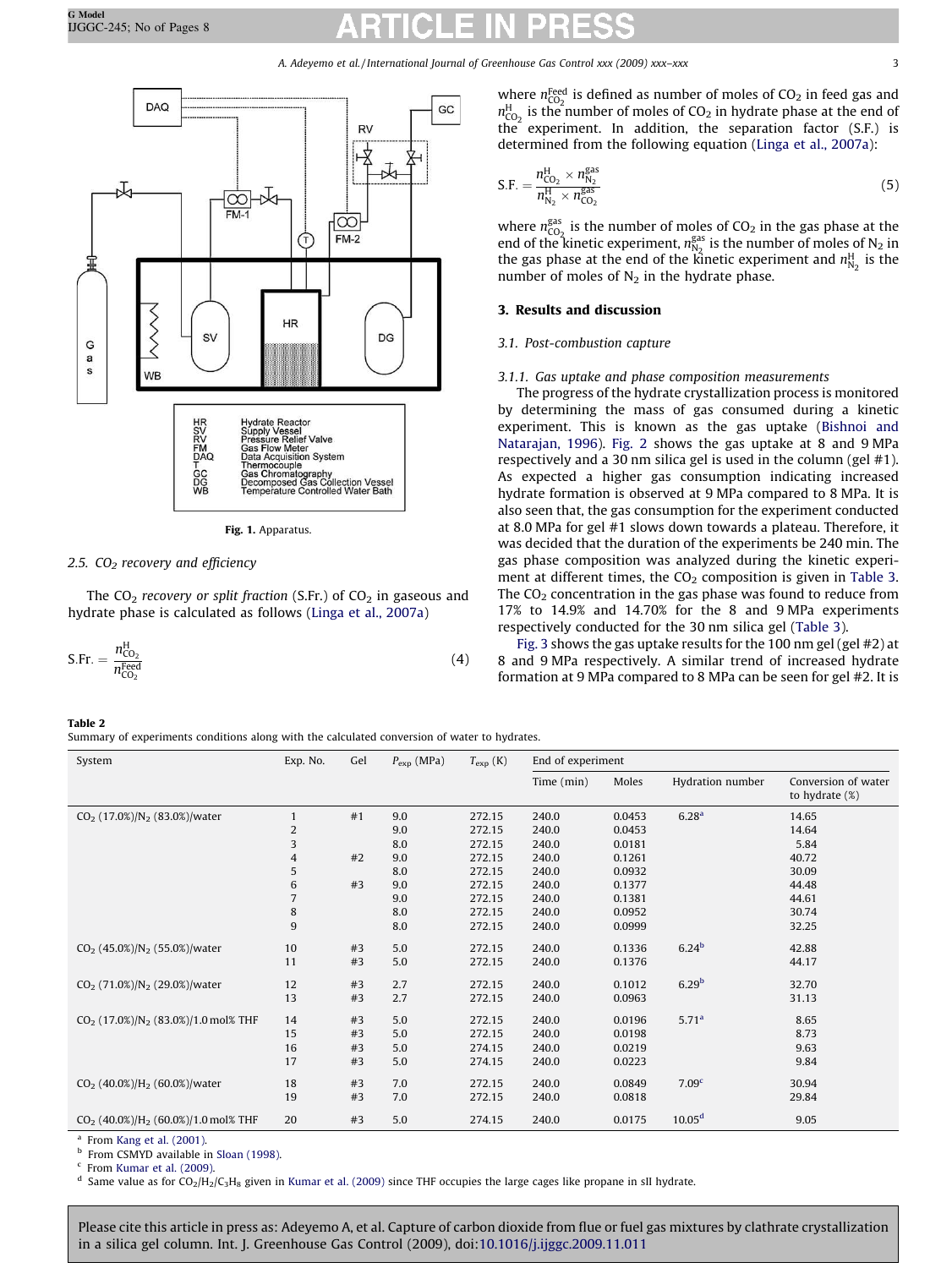<span id="page-4-0"></span>4 *A. Adeyemo et al. / International Journal of Greenhouse Gas Control xxx (2009) xxx–xxx*



Fig. 2. Gas uptake measurement curves for hydrate formation in 30.0 nm silica gel pores (gel #1) at 272.15 K and 8.0 MPa (experiment 3) and 9.0 MPa (experiment 1).

also observed that gel #2 (100 nm) yields more hydrate at similar operating conditions compared to gel #1 (30 nm). The gas consumption is approximately three times higher for gel #2 at 9.0 MPa and five times higher at 8.0 MPa compared to gel #1. Table 3 shows the gas phase composition during hydrate formation for the 100 nm gel (gels #2 and #3). Experiments conducted with gel  $#2$  show that  $CO<sub>2</sub>$  concentrations reduce from an initial value of 17% to 11.27% and 11.29% for the 8 and 9 MPa experiments respectively. Gas phase composition for gel #3 which has the same pore size as gel #2 but different particle sizes also shows similar  $CO<sub>2</sub>$  concentrations at the end of the experiment. Hence, the  $CO<sub>2</sub>$ concentration in the gas phase during a kinetic experiment was found to be 14.7%, 11.3% and 10.5% for gels #1, #2 and #3, respectively in 240 min of hydrate formation for the experiments conducted at 8 and 9 MPa (Table 3). [Linga et al. \(2007b\)](#page-8-0) reported a  $CO<sub>2</sub>$  composition of 9.7% and 10.9% for experiments conducted at 10 and 11 MPa after 2 h of hydrate formation. They also observed that in a stirred vessel, the gas consumption reaches a plateau after 2 h of hydrate formation due to crystal agglomeration at the gas/ liquid interface.

After the end of each kinetic experiment, the hydrate was decomposed, and the  $CO<sub>2</sub>$  content of the evolved gas was determined by GC. In the 30 nm experiments, results indicate that the hydrates formed at 8.0 MPa contain a slightly higher proportion of  $CO<sub>2</sub>$  than the 9.0 MPa case as shown in [Table 4](#page-5-0). Pure  $CO<sub>2</sub>$  forms hydrate at lower pressure compared to pure  $N<sub>2</sub>$ . Thus, it is plausible to expect that more  $CO<sub>2</sub>$  will go into the hydrate phase at the lower pressure. A similar trend was reported by [Linga et al.](#page-8-0) [\(2007a\)](#page-8-0). The same trend is observed for the 100 nm gel



Fig. 3. Gas uptake measurement curves for hydrate formation in 100.0 nm silica gel pores (gel #2) at 272.15 K and 8.0 MPa (experiment 5) and 9.0 MPa (experiment 4).

experiments with  $CO<sub>2</sub>$  concentrations of 46.7% and 44.8% obtained at 8 and 9 MPa respectively.

### *3.1.2. Effect of pore size and particle size distribution on hydrate formation kinetics*

[Figs. 4 and 5](#page-5-0) show the effect of pore size and particle size distribution on hydrate formation kinetics at similar operating condition conducted at two different pressures (8.0 and 9.0 MPa). The results show a marked increase in the gas uptake for the 100 nm gel (gels #2 and #3) compared to the 30 nm gel (gel #1). The  $CO<sub>2</sub>$  composition in hydrate is also much better for gels #2 and #3 compared to gel #1 as seen in [Table 4](#page-5-0). Gels #1 and #2 have the same particle size distribution (45–75  $\mu$ m) and pore volume, but different pore diameters. For the pore volume to remain the same, the larger pore of 100.0 nm diameter results in a lower internal surface area. Results from [Figs. 4 and 5](#page-5-0) and [Table 4](#page-5-0) indicate that although the internal surface area in the 100.0 nm gel is lower than that in the 30.0 nm silica, the increased pore diameter is more favorable for hydrate formation. Gel #3 has 100.0 nm diameter pores, the same pore volume  $(0.83 \text{ ml/g})$  as gels #1 and #2 (0.81 ml/g) but a larger particle size distribution of  $75-200 \mu m$ . The final  $CO<sub>2</sub>$  concentrations with gel #3 were 10.20% and 10.83% for the 8.0 and 9.0 MPa experiments respectively (Table 3). These values are less than the 11.27% and 11.29% obtained at the same experimental conditions for gel #2 (100.0 nm 40-75  $\mu$ m). [Fig. 6](#page-5-0) shows the comparison of the performance of the three gels based on final gas consumption and the  $CO<sub>2</sub>$  composition of the residual gas composition at the end of the experiment. It is evident from the figure that the performance of the gel #3 is better than the other

| Time (min)<br>Gel $#1$ |                           |                           |                           | Gel $#2$                |                         | Gel $#3$                |                         |
|------------------------|---------------------------|---------------------------|---------------------------|-------------------------|-------------------------|-------------------------|-------------------------|
|                        | Experiment 3<br>(8.0 MPa) | Experiment 1<br>(9.0 MPa) | Experiment 2<br>(9.0 MPa) | Experiment 5<br>(8 MPa) | Experiment 4<br>(9 MPa) | Experiment 8<br>(8 MPa) | Experiment 6<br>(9 MPa) |
|                        | $CO2(%) (\pm 0.20)$       |                           |                           |                         |                         |                         |                         |
| $\mathbf{0}$           | 17.00                     | 17.00                     | 17.00                     | 17.00                   | 17.00                   | 17.00                   | 17.00                   |
| 30                     | 16.82                     | 16.94                     | 16.81                     | 16.89                   | 15.66                   | 17.03                   | 16.92                   |
| 60                     | 16.54                     | 16.85                     | 16.65                     | 15.25                   | 15.25                   | 16.75                   | 16.36                   |
| 90                     | 16.19                     | 16.77                     | 16.36                     | 13.55                   | 14.12                   | 15.48                   | 14.89                   |
| 120                    | 15.49                     | 16.36                     | 16.16                     | 12.49                   | 13.50                   | 14.16                   | 13.94                   |
| 150                    | 15.18                     | 16.00                     | 15.07                     | 12.08                   | 12.97                   | 12.78                   | 12.12                   |
| 180                    | 15.04                     | 15.62                     | 15.04                     | 11.70                   | 12.45                   | 12.06                   | 11.01                   |
| 210                    | 15.03                     | 15.34                     | 15.02                     | 11.57                   | 11.57                   | 11.14                   | 10.49                   |
| 240                    | 14.87                     | 14.72                     | 14.70                     | 11.27                   | 11.29                   | 10.83                   | 10.20                   |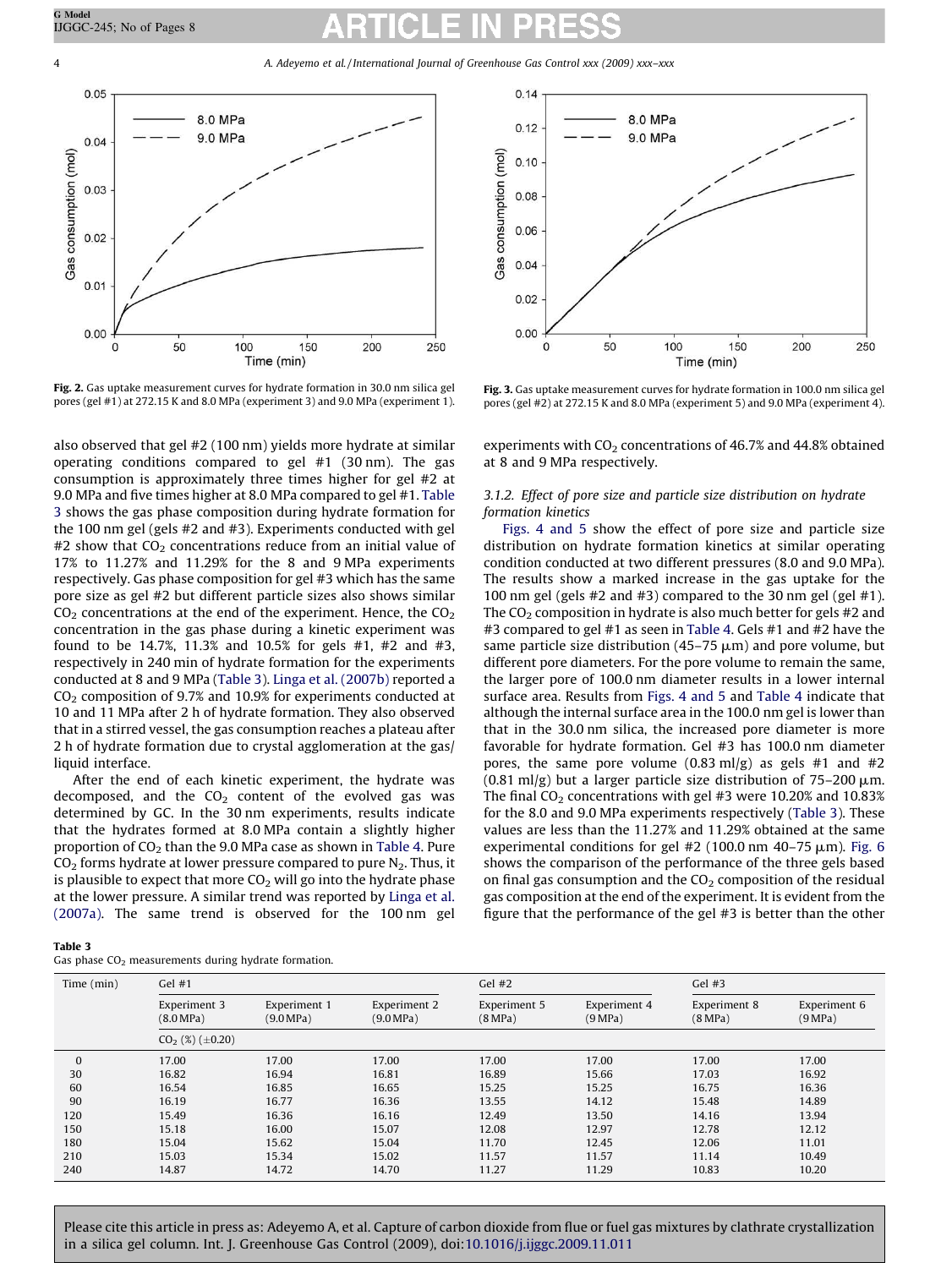### <span id="page-5-0"></span>Table 4

Hydrate composition, CO<sub>2</sub> recovery and separation factor for gels #1, #2 and #3.

|                                  | Gel #1 30 nm $(40-75 \,\mu m)$ |        | Gel #2 100 nm $(40-75 \,\mu m)$ |        | Gel #3 100 nm $(75-200 \,\mu m)$ |        |
|----------------------------------|--------------------------------|--------|---------------------------------|--------|----------------------------------|--------|
|                                  | Exp. 3                         | Exp. 1 | Exp. 5                          | Exp. 4 | Exp. 8                           | Exp. 6 |
| Pressure (MPa)                   | 8.0                            | 9.0    | 8.0                             | 9.0    | 8.0                              | 9.0    |
| $CO2$ in hydrate (mol%)          | 42.44                          | 38.37  | 46.73                           | 44.80  | 47.96                            | 45.51  |
| Split fraction or $CO2$ recovery | 0.16                           | 0.21   | 0.42                            | 0.41   | 0.45                             | 0.51   |
| Separation factor                | 8.42                           | 3.20   | 5.82                            | 3.69   | 9.86                             | 8.22   |



Fig. 4. Comparison of gas uptake measurement curves for hydrate formation at 9 MPa in gel #1 (experiment 1), gel #2 (experiment 4) and gel #3 (experiment 6) at 272.15 K.

gels. This is also confirmed by the higher  $CO<sub>2</sub>$  hydrate composition obtained for gel #3 given in Table 4. It is clear from the results that larger gel particles improve gas uptake and  $CO<sub>2</sub>$  separation.

[Seo et al. \(2005\)](#page-8-0) postulated that  $CO<sub>2</sub>$  transported from the gas phase diffuses into the pores to participate in hydrate formation. Diffusion rates of gases through porous materials can be significantly lower than through air, and would depend on the properties of the medium such as porosity, pore sizes and pore connections ([Mu et al., 2008](#page-8-0)). Simulation results on a 3-D bond pore network model by [Mu et al. \(2008\)](#page-8-0) indicate that diffusivity increases with mean pore diameter when the pore size  $<$ 1  $\mu$ m as a result of the Knudsen effect, with a very strong dependence of



Fig. 5. Comparison of gas uptake measurement curves for hydrate formation at 8.0 MPa in gel #1 (experiment 3), gel #2 (experiment 5) and gel #3 (experiment 8) at 272.15 K.

effective diffusivity on pore size. Thus, it can be inferred that the increased hydrate formation observed in the 100 nm gel is because of increased diffusion in the larger pores. It has also been reported that hydrate equilibrium is also favorable at gels with larger pores compared to smaller ones ([Kang et al., 2008](#page-7-0)).

#### *3.1.3. Split fraction/CO<sup>2</sup> recovery*

[Linga et al. \(2007a\)](#page-8-0) presented two metrics to evaluate the separation process. Split fractions of 0.16 and 0.21 were obtained for the 30 nm experiment (Table 4). These low values indicate that 30 nm gel may not be a suitable medium for this process. Results from the 100 nm experiment show a split fraction of 0.42 and 0.41, respectively. It can also be seen in Table 4 that the  $75-200 \mu m$  gel (#3) achieves the highest  $CO<sub>2</sub>$  capture at 8.0 MPa (45%) and at 9 MPa (51%). It is noted that [Linga et al. \(2007a\)](#page-8-0) reported a  $CO<sub>2</sub>$ recovery of 42% for an experiment conducted in a stirred vessel at 273.7 K and 10.0 MPa. Even though the  $CO<sub>2</sub>$  recovery was more or less the same compared to a stirred vessel, the conversion of water to hydrate (44.5 for gel #3 at 9 MPa) was higher than the values (8.1–11.2%) obtained in the stirred vessel for 2 h [\(Linga, 2009\)](#page-7-0). Hence, water present in silica gel pores presents a large area for gas/liquid contact thus resulting in higher gas consumption and subsequently higher yield ([Seo et al., 2005](#page-8-0)). So far from the hydrate formation experiments conducted on three different gels at two different operating experimental pressures on the flue gas mixture,



Fig. 6. Comparison of performance of the three gels based on final gas consumption (top) and the final residual gas phase composition of  $CO<sub>2</sub>$  (bottom). The end time for all the experiments is 240 min.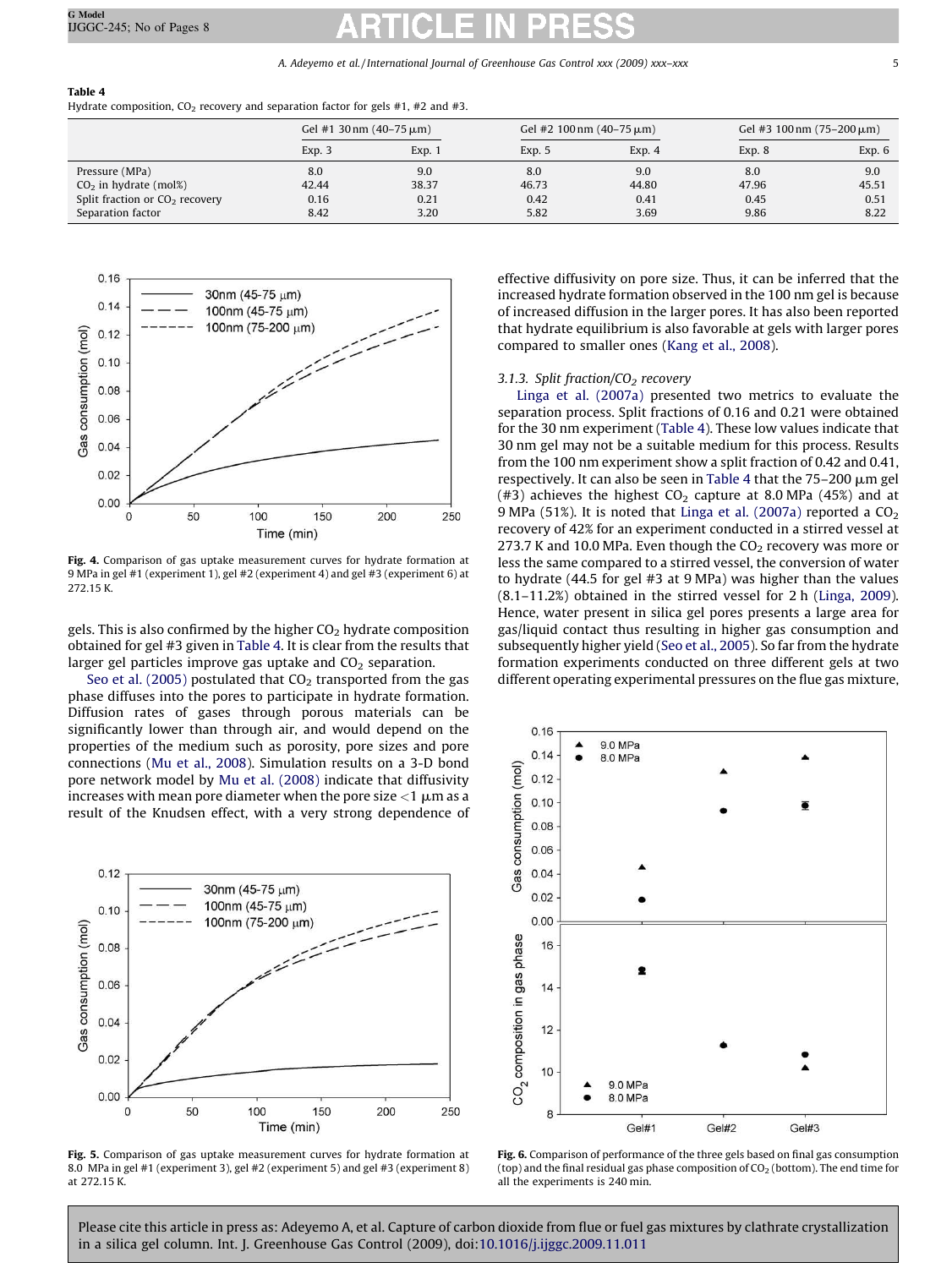it was observed that gel #3 performed better in terms of gas consumption [\(Fig. 6](#page-5-0)),  $CO<sub>2</sub>$  capture in hydrate ([Table 4](#page-5-0)),  $CO<sub>2</sub>$ recovery ([Table 4](#page-5-0)), separation factor ([Table 4](#page-5-0)) and conversion of water to hydrate [\(Table 2](#page-3-0)). The performance of gel #2 was much better than gel #1 but marginally lower than gel #3. Hence for the experiments conducted in the subsequent sections, only gel #3 was used.

### *3.1.4. Number of stages required to obtain high purity (*>*98%) CO<sup>2</sup> stream*

In order to produce a high purity  $CO<sub>2</sub>$  stream suitable for sequestration or enhanced oil recovery additional hydrate stages are needed. The feed to the second stage would be the gas evolved from the hydrate formed in the first one. Hydrate formation experiments were carried out using a  $45\%$  CO<sub>2</sub>–55% N<sub>2</sub> stream and silica gel #3 at  $-1$  °C and 5.0 MPa. A lower operating pressure is now required since the increased per cent of  $CO<sub>2</sub>$ lowers the equilibrium formation pressure. A residual gas phase concentration of 28.2%  $CO<sub>2</sub>$  was obtained with a final hydrate phase composition of 71%  $CO<sub>2</sub>$ . The  $CO<sub>2</sub>$  split fraction of 0.59 and the separation factor of 7.82 shows a better  $CO<sub>2</sub>$  recovery in the second stage compared to first one. In light of these results, a third stage of hydrate formation for a  $CO<sub>2</sub>$  (71%)/N<sub>2</sub> (29%) gas mixture was carried out at 2.7 MPa and  $-1$  °C. The third stage of hydrate formation achieved a final hydrate concentration of  $98.8\%$  CO<sub>2</sub>, with a split fraction of 0.56 and separation factor of 83.18. The high selectivity for  $CO<sub>2</sub>$  in third stage is due to the fact that the feed gas is rich in  $CO<sub>2</sub>$ . Thus, after three hydrate formation/decomposition stages a  $98.8\%$  CO<sub>2</sub> stream can be produced.

## *3.1.5. CO2/N<sup>2</sup> hydrate formation in the presence of THF*

The high operating pressure remains a drawback of a hydrate process [\(Linga et al., 2007a\)](#page-8-0). It is thus desirable to evaluate the  $CO<sub>2</sub>$ capture performance in the presence of THF in a silica gel column. One mol% THF aqueous solutions were used in this study. Previous work on a semi-batch stirred tank reactor indicated that 1.0 mol% is an optimal amount for the flue gas separation based on hydrate formation [\(Linga, 2009; Linga et al., 2008\)](#page-7-0). The experiments were conducted using gel #3 at 5.0 MPa and two temperatures 272.15 and 274.15 K, respectively. This operating pressure which is 4.0 MPa lower than the maximum operating pressure without THF was selected after a number of trials to achieve an appreciable rate of hydrate formation [\(Adeyemo, 2008\)](#page-7-0). The gas uptake measurements are shown in Fig. 7 along with a gas uptake curve obtained





#### Table 5

Gas phase  $CO<sub>2</sub>$  concentration during hydrate formation from the  $CO<sub>2</sub>/N<sub>2</sub>/THF$ (1.0 mol%) system with silica gel #3.

| Gas phase $CO2$ concentration for gel #3 |                                                        |                         |                                                        |  |  |
|------------------------------------------|--------------------------------------------------------|-------------------------|--------------------------------------------------------|--|--|
| Experiment 14 (5.0 MPa)                  |                                                        | Experiment 15 (5.0 MPa) |                                                        |  |  |
| Time<br>(min)                            | $CO2$ concentration $(\%)$<br>(uncertainty $\pm$ 0.20) | Time<br>(min)           | $CO2$ concentration $(\%)$<br>(uncertainty $\pm$ 0.20) |  |  |
| $\Omega$                                 | 17.00                                                  | $\Omega$                | 17.00                                                  |  |  |
| 30                                       | 16.79                                                  | 30                      | 16.96                                                  |  |  |
| 60                                       | 16.76                                                  | 60                      | 16.76                                                  |  |  |
| 90                                       | 16.66                                                  | 90                      | 16.58                                                  |  |  |
| 120                                      | 16.29                                                  | 120                     | 15.85                                                  |  |  |
| 150                                      | 15.84                                                  | 150                     | 15.65                                                  |  |  |
| 180                                      | 15.34                                                  | 180                     | 15.36                                                  |  |  |
| 210                                      | 14.91                                                  | 210                     | 14.87                                                  |  |  |
| 240                                      | 14.78                                                  | 240                     | 14.72                                                  |  |  |

without THF at the same temperature but at 9 MPa. As seen in the figure, the gas consumption for the THF experiment tapers off at  $\sim$ 50 min with marginal incremental consumption observed beyond this point, compared to the experiment at 9.0 MPa (without THF) where the gas consumption curve is still on an upward trend after 240 min. The final gas uptake is significantly reduced in the system with THF  $(\sim 10)$  times lower). The gas phase composition was analyzed at different times during the experiment and is given in Table 5. The  $CO<sub>2</sub>$  concentration reduced from 17.0% to 14.7%, while the evolved gas from the decomposed hydrate contained 28.6%  $CO<sub>2</sub>$ . On the other hand, when a flue gas mixture was subjected to hydrate formation in a stirred vessel with 1.0 mol% THF as an additive, the  $CO<sub>2</sub>$  concentration in the gas phase reduced from 17.0% to  $\sim$  9.8% for experiments conducted at 273.7 K and at operating pressures of 1.0, 1.4 and 2.5 MPa, respectively ([Linga et al., 2008\)](#page-7-0). The observed results clearly indicate that the addition of THF in the silica gel column significantly affects the kinetics of hydrate formation and the separation efficiency.

### *3.2. Pre-combustion capture*

The experimental conditions and results obtained for the fuel  $(CO<sub>2</sub>/H<sub>2</sub>)$  gas mixture with and without the presence of additive (THF) are given in [Table 2](#page-3-0). [Fig. 8](#page-7-0) shows the typical gas uptake curve obtained for the experiment conducted with gel #3 at 272.15 K and 7.0 MPa along with the temperature profile. As seen in the figure, the gas hydrate growth is constant up to 100 min and then gradually slows down. The conversion of water to hydrate of approximately 30% was achieved in 4 h of hydrate formation for the fuel gas mixture. On the other hand, hydrate growth in a semibatch stirred tank reactor for this fuel gas mixture was found to be influenced by the agglomeration of hydrate particles at the gas/ liquid interface and hence resulted in a conversion of water to hydrate of approximately 12% ([Kumar, 2009; Linga et al., 2007b\)](#page-7-0).

Gas consumption data from the experiments with  $CO<sub>2</sub>/H<sub>2</sub>$  and  $CO<sub>2</sub>/H<sub>2</sub>/THF$  systems are shown in [Fig. 9.](#page-7-0) Recently, kinetic experiments on a semi-batch stirred tank reactor for the fuel gas mixture in the presence of THF as an additive concluded that 1.0 mol% is the optimal amount ([Lee et al., 2009\)](#page-7-0) similar to the case of flue gas separation ([Linga et al., 2008](#page-7-0)). Hence, 1.0 mol% THF aqueous solutions were used in the experiments with the silica gel. The final gas uptake is significantly reduced in the system with THF ( $\sim$ 6 times lower). The gas uptake for the THF experiment tapers off at about 50 min where as for the experiment without additive, the gas consumption continues to increase due to hydrate formation. This resulted in a water conversion to hydrate of 30.4% for the experiment conducted without additive where as it was only 9.05% for the experiment conducted with THF. This significant decrease can be attributed to the presence of THF in some of the large cages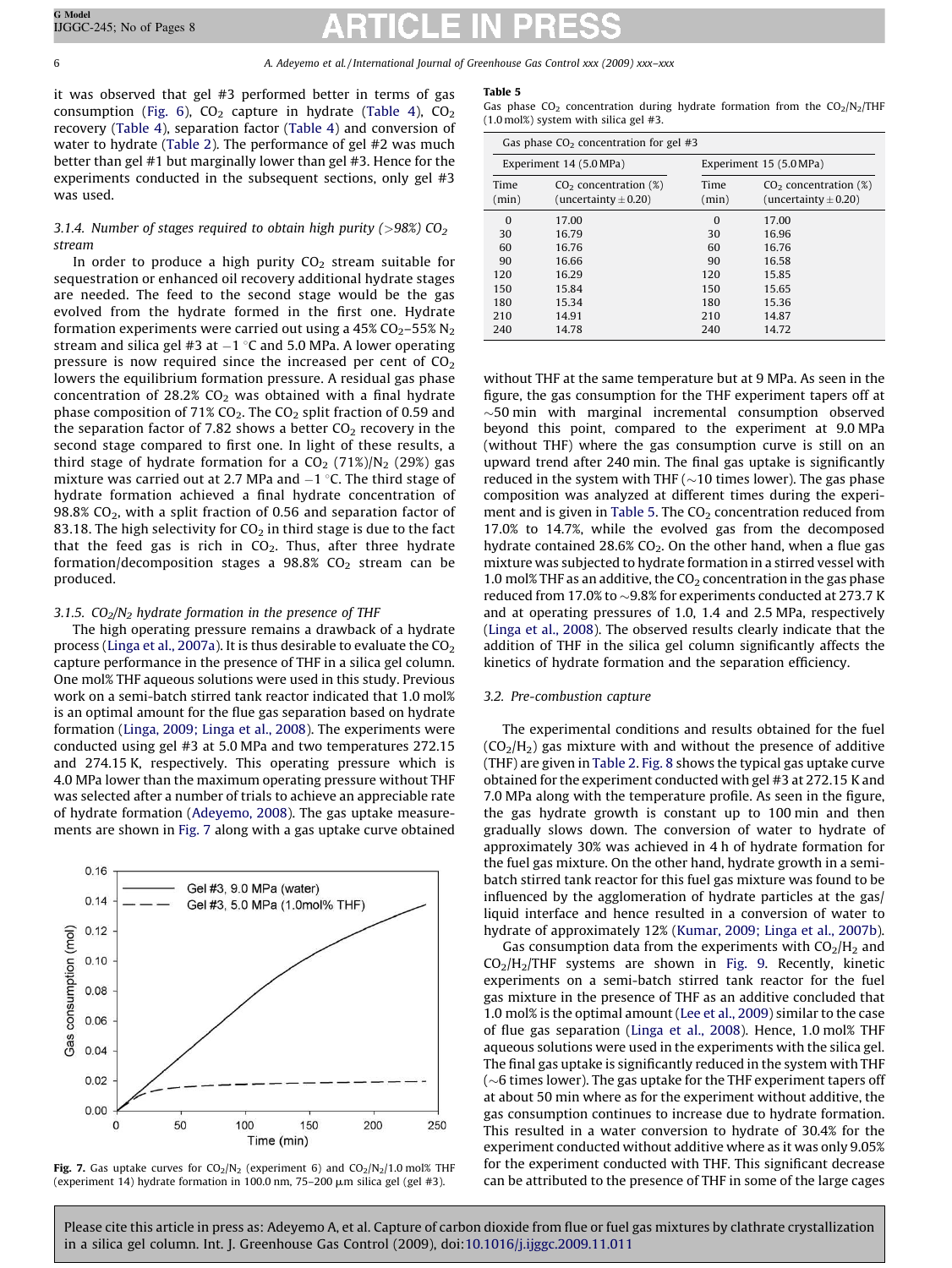<span id="page-7-0"></span>

Fig. 8. Typical gas uptake measurement curve for  $CO<sub>2</sub>/H<sub>2</sub>$  gas mixture conducted with gel #3 at 272.15 and 7.0 MPa (experiment 19).



Fig. 9. Gas uptake curves for  $CO<sub>2</sub>/H<sub>2</sub>$  (experiment 18) and  $CO<sub>2</sub>/H<sub>2</sub>/1.0$  mol% THF (experiment 20) hydrate formation in 100.0 nm, 75-200  $\mu$ m silica gel (gel #3).

of sII hydrate, thus reducing the available cavities for  $CO<sub>2</sub>$ . A split fraction of 0.22 was obtained with THF compared with 0.61 without the additive. Thus,  $CO<sub>2</sub>$  is preferentially captured in the hydrate phase much more than  $H_2$  especially in the absence of THF. Final residual gas phase concentration obtained after 4 h of hydrate formation with the presence of THF was  $33.7\%$  CO<sub>2</sub> and the decomposed hydrate contained 76.4%  $CO<sub>2</sub>$  (balance H<sub>2</sub>). Recently, Lee et al. (2009) reported a similar hydrate composition for experiments conducted on a fuel gas mixture in the presence of 1.0 mol% THF employing a semi-batch stirred tank reactor. For the experiment conducted without THF the hydrate phase concentration was 92% whereas the residual gas phase concentration was 21.39%  $CO<sub>2</sub>$ . These results show that hydrate formation using a silica gel column is more suited to separating fuel gas mixtures compared to that of flue gas mixtures. This is due in part to the higher initial  $CO<sub>2</sub>$  concentration compared to flue gas, and the lower affinity of hydrogen for the hydrate phase. Similar to the experiments conducted on the flue gas mixture, the presence of THF (1.0 mol%) significantly reduced the gas uptake and the separation efficiency. Finally, other applications such as gas separation of HFC-134a [\(Nagata et al., 2009](#page-8-0)) may also be considered.

### 4. Conclusions

Gas hydrate formation experiments from flue gas  $(CO<sub>2</sub>/N<sub>2</sub>)$  and fuel gas  $(CO<sub>2</sub>/H<sub>2</sub>)$  mixtures were carried out in a crystallizer using a column of silica gel particles. It was found that three stages of hydrate formation can achieve a 98.8 mol%  $CO<sub>2</sub>$  stream from a flue gas. Gels with larger pores and particle size were found to increase the gas consumption. The operating pressure can be reduced from 9.0 to 5.0 MPa with the addition of 1 mol% THF in the silica gel column. However, the rate of crystallization and separation efficiency as determined through the gas uptake and compositional analysis was significantly reduced. The experiments with the fuel gas showed that hydrate crystals containing 92 mol%  $CO<sub>2</sub>$ were formed. This indicates that the hydrate process may be more suited for the fuel gas mixtures compared to flue gases. Finally, it is concluded that the gel column performs as well as a stirred vessel in separating the gas components, however, the rate of gas uptake per mol of water and the hydrate yield are considerably enhanced in the former, and the need for costly stirring is eliminated.

### Acknowledgement

The financial support from the Natural Sciences and Engineering Research Council of Canada (NSERC) is greatly appreciated.

#### References

- Aaron, D., Tsouris, C., 2005. Separation of  $CO<sub>2</sub>$  from flue gas: a review. Sep. Sci. Technol. 40 (1–3), 321–348.
- Adeyemo, A., 2008. Post Combustion Capture of Carbon Dioxide through Hydrate Formation in Silica Gel Column. University of British Columbia, Vancouver.
- Bishnoi, P.R., Natarajan, V., 1996. Formation and decomposition of gas hydrates. Fluid Phase Equilib. 117 (1–2), 168–177.
- Booras, G.S., Smelser, S.C., 1991. An engineering and economic-evaluation of  $CO<sub>2</sub>$ removal from fossil-fuel-fired power-plants. Energy 16 (11–12), 1295–1305. Davidson, D.W., Leaist, D.G., Hesse, R., 1983. Oxygen-18 enrichment in the water of a
- clathrate hydrate. Geochim. Cosmochim. Acta 47, 2293.
- Englezos, P., 1996. Nucleation and growth of gas hydrate crystals in relation to ''Kinetic Inhibition''. Rev. IFP 51 (6), 789.
- Gudmundsson, J.S., Parlaktuna, M., Levik, O.I., Andersson, V., 2000. Laboratory for continuous production of natural gas hydrates. Gas Hydrates: Challenges for the Future 912, 851–858.
- Hendriks, C.A., Blok, K., Turkenburg, W.C., 1991. Technology and cost of recovering and storing carbon-dioxide from an integrated-gasifier, combined-cycle plant. Energy 16 (11–12), 1277–1293.
- Herzog, H.J., Drake, E.M., 1996. Carbon dioxide recovery and disposal from large energy systems. Annu. Rev. Energy Environ. 21, 145–166.
- IPCC, 2005. Special report on carbon dioxide capture and storage, Intergovernmental Panel on Climate Change.
- Kang, S.P., Lee, H., 2000. Recovery of  $CO<sub>2</sub>$  from flue gas using gas hydrate: thermodynamic verification through phase equilibrium measurements. Environ. Sci. Technol. 34 (20), 4397–4400.
- Kang, S.P., Lee, H., Ryu, B.J., 2001. Enthalpies of dissociation of clathrate hydrates of carbon dioxide, nitrogen, (carbon dioxide plus nitrogen), and (carbon dioxide plus nitrogen plus tetrahydrofuran). J. Chem. Thermodyn. 33 (5), 513–521.
- Kang, S.P., Lee, J.W., Ryu, H.J., 2008. Phase behavior of methane and carbon dioxide hydrates in meso- and macro-sized porous media. Fluid Phase Equilib. 274 (1– 2), 68–72.
- Klara, S.M., Srivastava, R.D., 2002. US DOE integrated collaborative technology development program for  $CO<sub>2</sub>$  separation and capture. Environ. Prog. 21 (4), 247–253.
- Kumar, R., 2009. Separation of carbon dioxide from fuel gas mixture (pre combustion capture) via hydrate crystallization. Manuscript Thesis, University of British Columbia, Vancouver.
- Kumar, R., Englezos, P., Moudrakovski, I., Ripmeester, J.A., 2009. Structure and composition of  $CO_2/H_2$  and  $CO_2/H_2/C_3H_8$  hydrate in relation to simultaneous  $CO<sub>2</sub>$  capture and  $H<sub>2</sub>$  production. AlChE J. 55 (6), 1584-1594.
- Kumar, R., Linga, P., Moudrakovski, I., Ripmeester, J.A., Englezos, P., 2008. Structure and kinetics of gas hydrates from methane/ethane/propane mixtures relevant to the design of natural gas hydrate storage and transport facilities. AlChE J. 54 (8), 2132–2144.
- Lee, H.J., Lee, J.D., Linga, P., Englezos, P., Kim, Y.S., Lee, M.S., Kim, Y.D., 2009. Gas hydrate formation process for pre-combustion capture of carbon dioxide. Energy[, doi:10.1016/j.energy.2009.05.026](http://dx.doi.org/10.1016/j.energy.2009.05.026).
- Lee, J.D., Susilo, R., Englezos, P., 2005. Kinetics of structure H gas hydrate. Energy Fuels 19 (3), 1008–1015.
- Lee, S., Liang, L.Y., Riestenberg, D., West, O.R., Tsouris, C., Adams, E., 2003. CO<sub>2</sub> hydrate composite for ocean carbon sequestration. Environ. Sci. Technol. 37 (16), 3701–3708.
- Linga, P., 2009. Separation of carbon dioxide from flue gas (post combustion capture) via hydrate crystallization. Manuscript Thesis, University of British Columbia, Vancouver.
- Linga, P., Adeyemo, A., Englezos, P., 2008. Medium-pressure clathrate hydrate/ membrane hybrid process for postcombustion capture of carbon dioxide. Environ. Sci. Technol. 42 (1), 315–320.